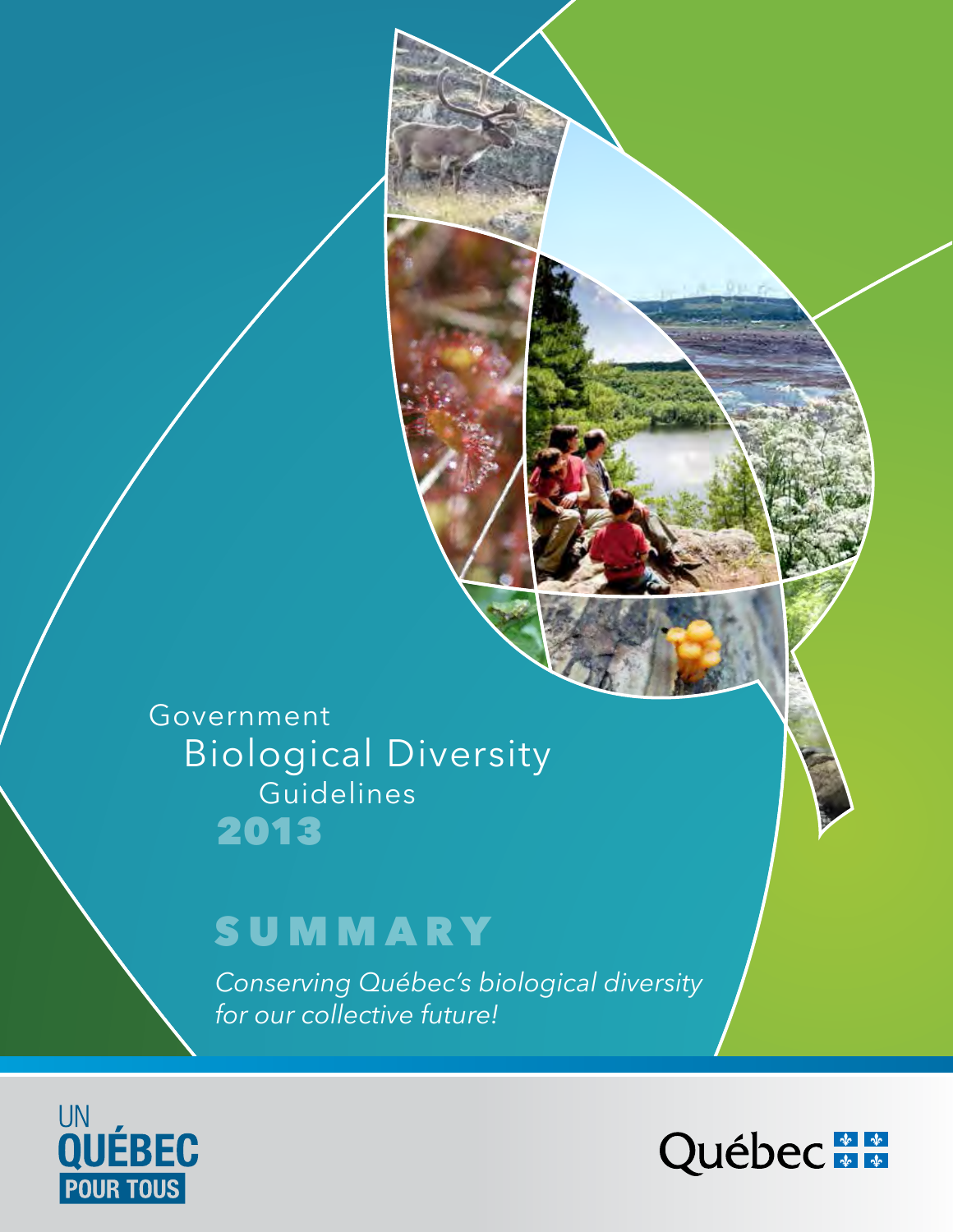### Government Biological Diversity Guidelines 2013 SUMMARY

These government guidelines were adopted in June 2013, and directly involve several Government of Québec ministries and organisations. They are expected to exert positive influence on the way civil society participates in the determination and implementation of actions that help reach the Aichi and Strategic Plan for Biodiversity 2011-2020 targets.

They also serve to facilitate the use of certain principles set out in the *Sustainable Development Act*, such as those that pertain to preserving biodiversity, respecting ecosystem support capacity, and cost internalization.

#### **Three fundamental issues** Seven government guidelines

Conserving biodiversity means sustainably protecting, restoring, developing and promoting Québec's genetic, species and ecosystem diversity.

The proposed approach is founded on three fundamental issues that are captured under the three inseparable dimensions of sustainable development: living environments (environmental), ways of life (social) and living standards (economic). These three issues can be subdivided into the following seven major government guidelines.

#### **Issue I CONSERVING BIODIVERSITY AND MAINTAINING ECOLOGICAL SERVICES (environmental dimension)**

| Guideline                                                                                             | <b>Examples</b>                                                                                                                                                                                     |
|-------------------------------------------------------------------------------------------------------|-----------------------------------------------------------------------------------------------------------------------------------------------------------------------------------------------------|
| Protect ecosystems in order<br>to maintain the production of<br>essential ecological services.        | Conservation of purifying and regulating wetland<br>$\bullet$<br>Establishing a network of protected areas<br>Protection of threatened and/or vulnerable species<br>$\bullet$<br>and their habitats |
| 2. Restore and develop<br>ecosystems in order to<br>optimize the ecological<br>services they provide. | Ecological restoration of industrial sites<br>Ecological corridors<br>$\bullet$<br>Improve urban forests to enhance air quality                                                                     |
|                                                                                                       |                                                                                                                                                                                                     |

# **Background: the Aichi Targets**

The new Strategic Plan for Biodiversity 2011-2020 of the Convention on Biological Diversity, adopted in Nagoya, Japan in October 2010, identifies twenty concrete objectives that are collectively known as the Aichi Targets. The plan and the Aichi Targets form the background for Québec's renewed efforts toward conserving biological diversity on its territory.



Karyne Benjamin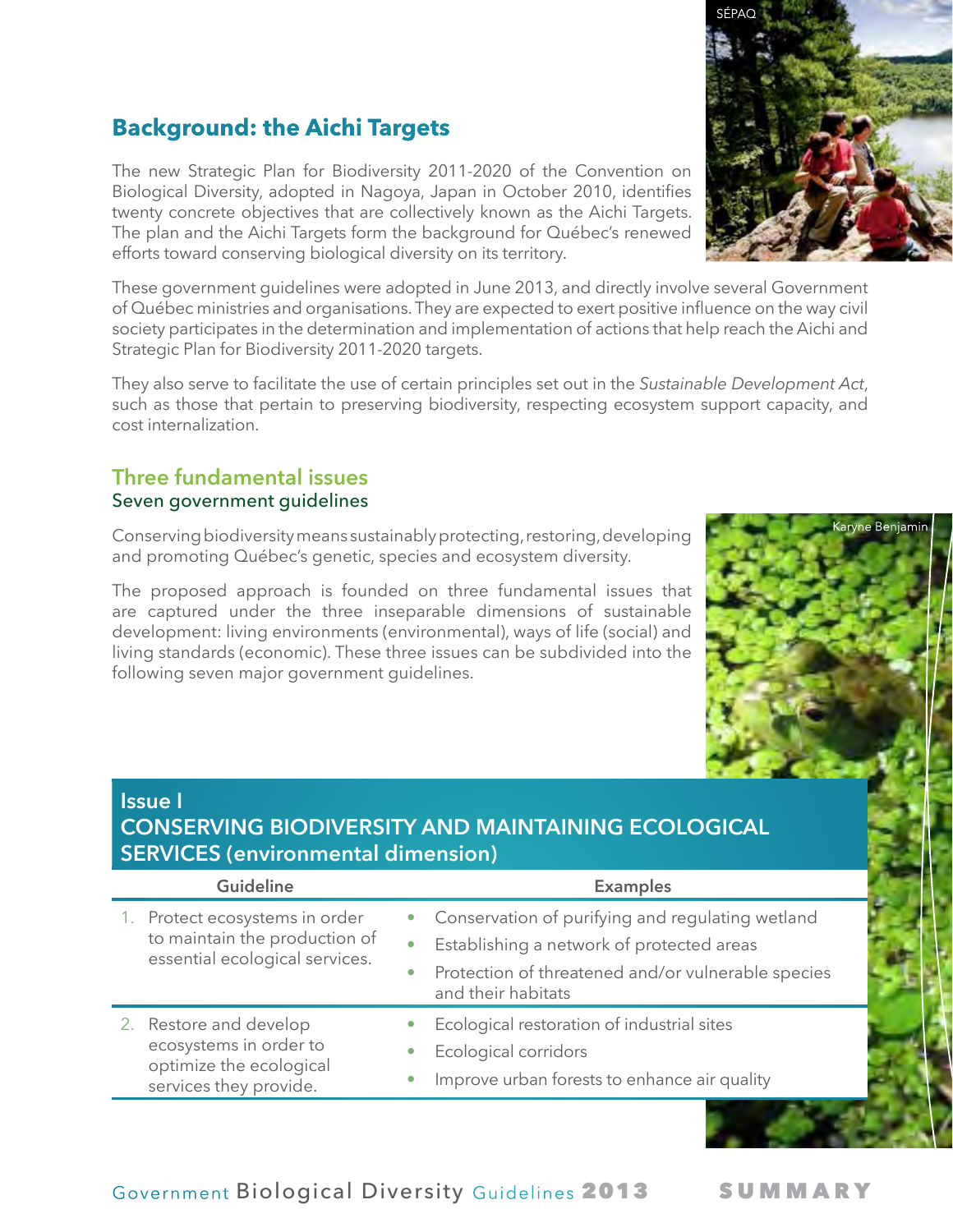

Jocelyne Hébert



#### **Issue II DEVELOPMENT WITHOUT IRREMEDIABLE PREJUDICE TO BIOLOGICAL DIVERSITY AND ECOLOGICAL SERVICES (economic dimension)**

| Guideline                                                                       |                                     | <b>Examples</b>                                                                                                                                                 |
|---------------------------------------------------------------------------------|-------------------------------------|-----------------------------------------------------------------------------------------------------------------------------------------------------------------|
| 3. Develop economic tools<br>that support biodiversity<br>conservation.         | $\bullet$<br>$\bullet$              | As needed, assess and revise high impact public<br>incentives to maintain biodiversity<br>Adopt residual impact ecological compensation<br>standards            |
| 4. Encourage taking account<br>of biodiversity in corporate<br>decision-making. | $\bullet$<br>$\bullet$<br>$\bullet$ | Detect and control invasive exotic species<br>Revise regulations<br>Develop environmental measures that are adapted to<br>Northern ecosystems                   |
| 5. Foster the sustainable use of<br>biodiversity.                               | $\bullet$                           | Implementation of mesures to conserve biological<br>diversity at the local level<br>Encourage the use of indigenous plant species for<br>ecological restoration |

### **Issue III ACQUISITION AND SHARING KNOWLEDGE ON BIODIVERSITY AND ECOLOGICAL SERVICES (social dimension)**

| Guideline                                                                                                                                  |                        | <b>Examples</b>                                                                                                                                                       |
|--------------------------------------------------------------------------------------------------------------------------------------------|------------------------|-----------------------------------------------------------------------------------------------------------------------------------------------------------------------|
| 6. Acquire knowledge to support<br>informed decision-making.                                                                               | $\bullet$              | Identify biodiversity hot spots                                                                                                                                       |
|                                                                                                                                            | $\bullet$              | Develop a biodiversity monitoring network                                                                                                                             |
|                                                                                                                                            | $\bullet$              | Improve knowledge of the value of ecological services                                                                                                                 |
| 7. Sensitize, inform and educate<br>about the importance of<br>conserving biological diversity<br>and the value of ecological<br>services. | $\bullet$<br>$\bullet$ | Develop proposals to increase access to protected<br>areas by children and families<br>Encourage organizations that foster contact between<br>young people and nature |

#### Conserving Québec's biological diversity for our collective future!